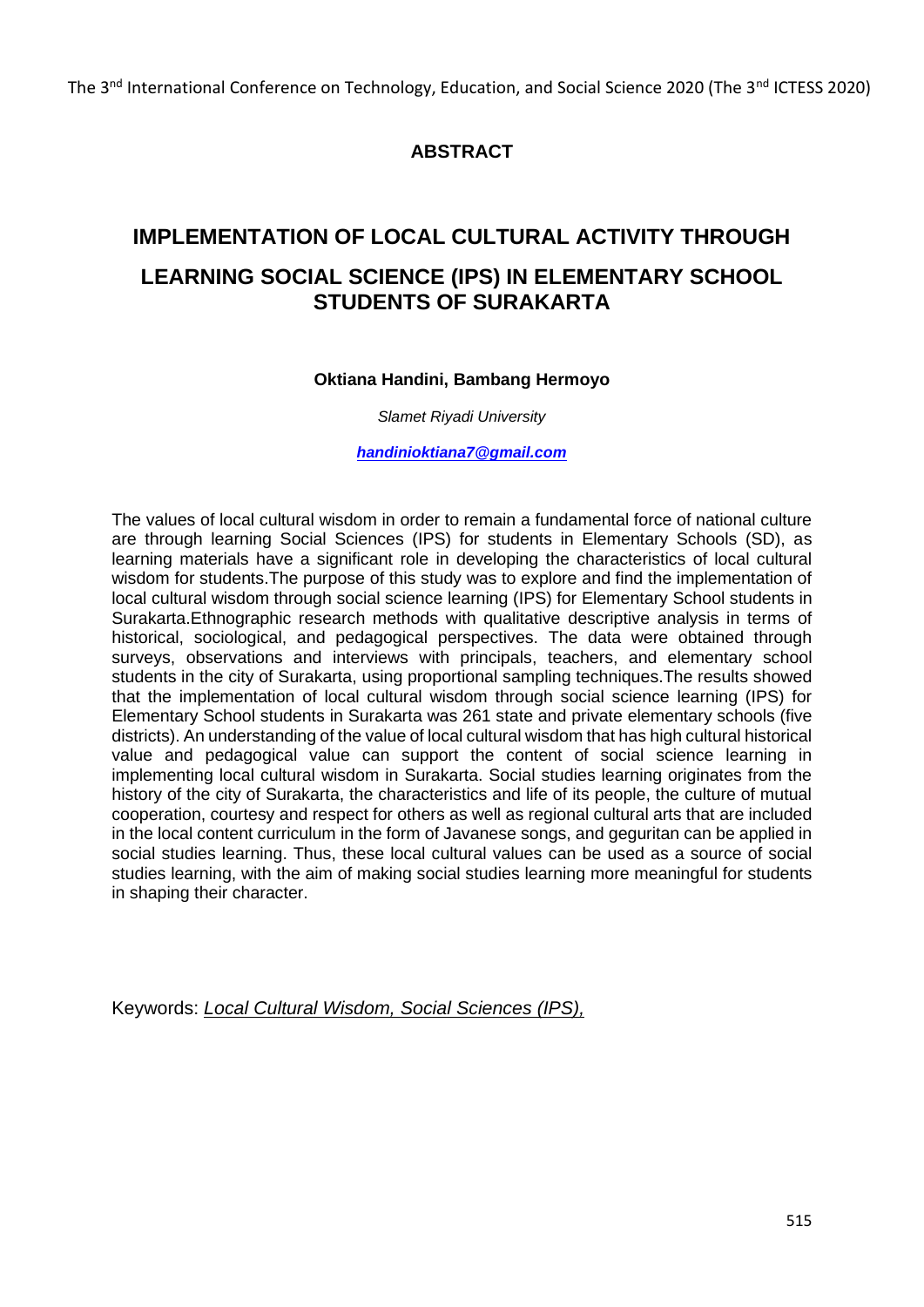The 3<sup>nd</sup> International Conference on Technology, Education, and Social Science 2020 (The 3<sup>nd</sup> ICTESS 2020)

#### **1. INTRODUCTION**

In the development of education in Indonesia, currently it is focused on improving the quality of education, especially the quality of students as human learners. Learning is not just gaining knowledge, it doesn't even stop in achieving short-term goals, for example the ability to explain, give examples, apply theory to formulas. In learning, it is hoped that a learning process will occur that focuses on the activities of students for the long term, for example the ability to think critically, be responsible, be able to make decisions, the ability to work together, the ability to adapt to the environment. Every individual lives in society which means interacting with the surrounding environment, therefore the knowledge that each individual gets will be different depending on the environment in which the interaction occurs. Joint commitment between education stakeholders, teachers and education actors (Hill 1994). The commitment is to achieve competency-oriented and centered on the change of students. (O'Malley, J.M & Pierce, L.V 1996).

 Social Sciences (IPS) is an integrated study material which is a simplification, adaptation, selection and modification organized from the concepts and skills of history, geography, sociology, anthropology, and economics. (Kasim, 2008: 4). Social Science Education is learning in elementary schools, one of the materials that presents material that comes from historical heritage in the form of heroes, kingdoms, temples, ancient objects and local or regional cultural values. Regional cultural values as local wisdom are important potentials that must be developed in learning. The city of Surakarta has historical heritage that is very cultural value, such as the local culture of the Kasunanan Palace, Mangkunegaran Temple, Radyapustaka Museum. The three places are the basis for cultural wealth that has high historical and cultural values and pedagogical values that can support the content of learning Social Sciences in Elementary Schools. Basic School Social Science (IPS) learning comes from the community which includes the growth, development and progress of local life or local wisdom including all aspects of the problem with the aim of developing intelligence and social attitudes (Saucier, 1951: 325-327)

 Thus, social studies learning will not run out of material to be discussed and questioned, because the material is not only what happened today, but also what has happened in the past, and further in the future in terms ofthe scope of its territory. It includes what's happening locally and locally. In the city of Surakarta, the facts show that the cultural elements of historical heritage that are highly cultural, such as the local culture of Kraton Kasunanan, Pura Mangkunegaran, the Radyapustaka Museum which have cultural insights and local wisdom have not been integrated into social studies learning in elementary schools. From this fact, there is a problem of how to implementation local cultural wisdom through social science learning for Elementary School students in Surakarta?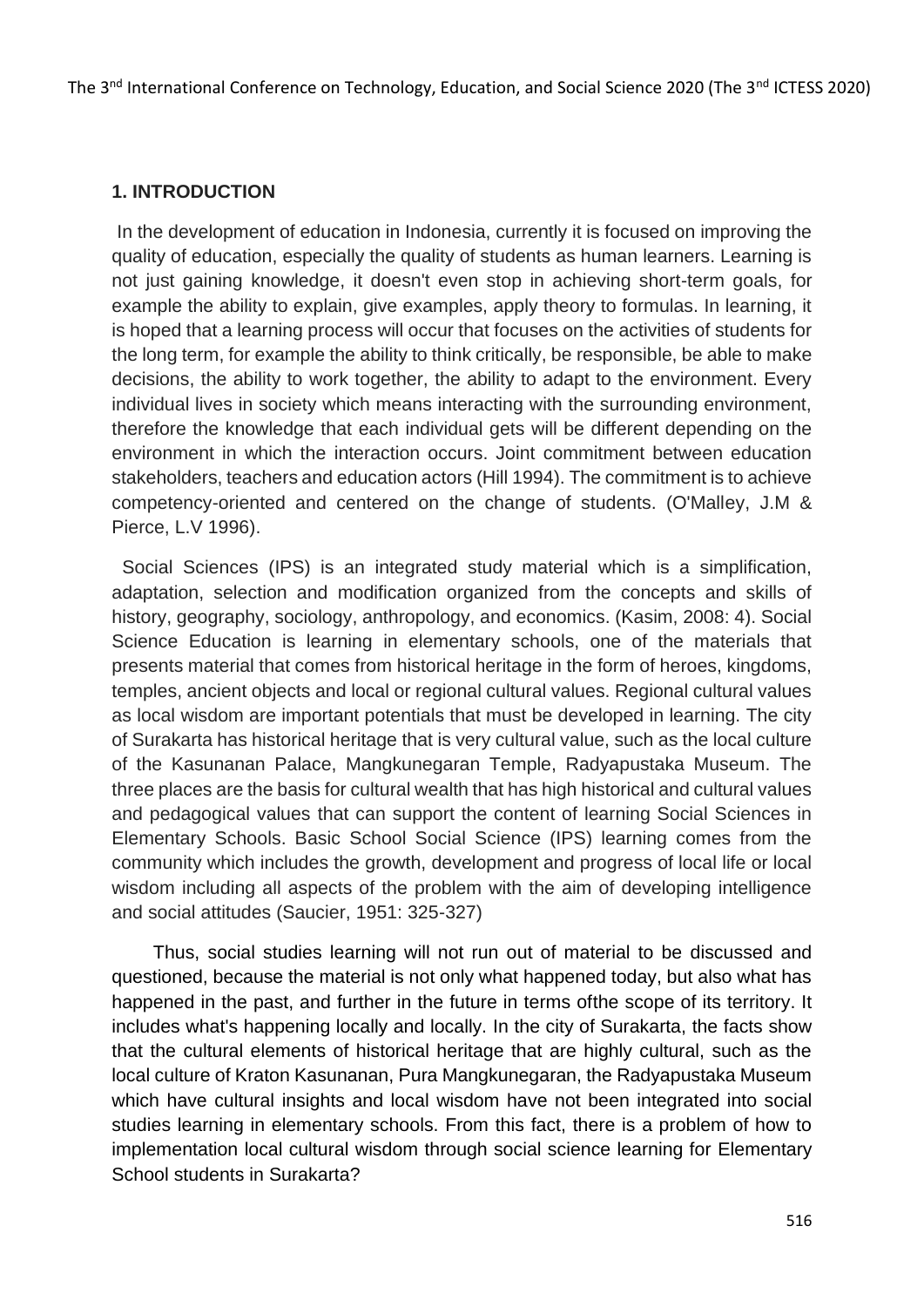# **2. LITERATURE REVIEW**

#### **2.1. Learning Social Sciences (IPS) Elementary School**

Social Sciences (IPS) in Elementary Schools is an integrated unit of study material which is a simplification, adaptation, selection and modification organized from concepts and skills of history, geography, sociology, anthropology, and economics. (Kasim, 2008: 4). and (Sapriya 2012) Geography, history, and anthropology are disciplines that have high integration. Meanwhile, stated by Numan Soemantri, (2001) IPS is a combination of elements of geography, history, economics, law and politics, citizenship, sociology, even the humanities, education and religion. Geographical learning provides insight regarding events with regions, while history provides unanimity with regard to events from various periods. Anthropology includes studies related to belief values, social structures, economic activities, political organizations, expressions and spirituality, technology, and cultural objects from local cultures. Economics belongs to the science that deals with policies in activities related to decision making. Sociology is the science of behavior such as the concept of the role of groups, institutions, interaction processes and social control. Social studies learning in SD is a local wisdom (Rochmadi 2011), in accordance with the 2013 curriculum, covering aspects of history, geography, economics, sociology, anthropology and political science of government. All of them originate from society which includes the growth, development and progress of life including all aspects of its problems.

At the basic education level, the scope of social studies teaching is limited to social symptoms and problems that can be reached in geography and history. Especially the symptoms and social problems of daily life that exist in the environment around elementary school students. Social studies SD learning materials are not only what is happening today, but also what has happened in the past, and further in the future.

 Social studies learning objectives can be grouped into three categories, namely the development of intellectual abilities of students, development of abilities and a sense of responsibility as members of society and the nation and self-development of students as individuals. The first goal is oriented towards the development of intellectual abilities related to students and the interests of science, especially the social sciences. The second goal is oriented towards the self-development of students and the interests of society. The third goal is more oriented to the personal development of students for the benefit of themselves, society and science. Based on the description above, there are three aspects that must be addressed in the development of social studies education, namely intellectual aspects, social life, and individual life. The development of intellectual abilities is more based on the development of the discipline itself as well as academic development and thinking skills.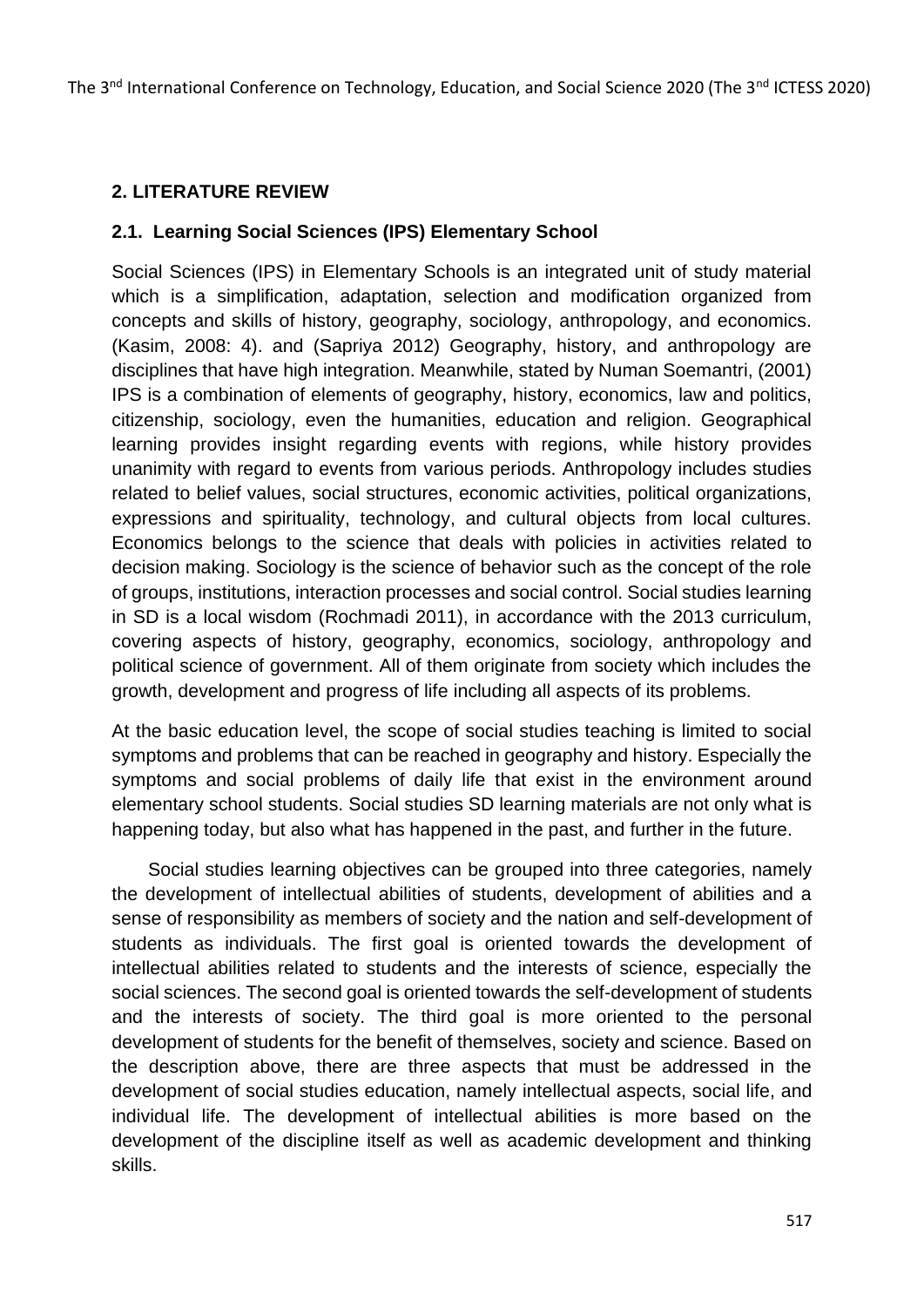Judging from the scope of the area, covering what is happening locally, nationally, regionally to the global level. Richard Meril, in Hidayati et al (2006: 23), states that value is a standard or standard of choice patterns that can guide a person or group towards "satisfication, fulfillment, and meaning." In every elementary school subject, it is obligatory to include or teach the attitudes and values contained in each subject. This is because in each subject there are different attitude abilities that students must have.

# **2.2. Local Culture of Surakarta City**

Humans with character are humans who have sufficient weight, both in terms of individual and social dimensions. Bringing students closer to local cultural peculiarities In a well integrated manner to be able to be active in knowledge, ready to become human beings who are able to adapt to their environmental conditions. In other wordsthey are prepared to be able to function and play a role in dealing with all of their lives, and capable of becoming human beings with character.

 It is stated in the Decree of the Director General of Education Number 2676 of 2013 concerning the 2013 Curriculum at Madrasahs that the basic framework and structure of the 2013 curriculum, the allocation of local content lesson hours is not explicitly stated and the aspirations of the people of Central Java who ask that local content lesson hours are still allocated in the 2013 Curriculum structure, So the Central Java Provincial Education Office dated June 4, 2014 has issued Decree Number 423.5 / 14995 concerning the Curriculum for Local Content Subjects in Javanese Language for SD / SDLB / MI, SMP / SMPLB / MTs, SMA / SMALB / MA and State Vocational Schools and Private sector in Central Java Province. Primary schools in the city of Surakarta apply local content in the form of Javanese culture in their learning. Local culture as a local content in the city of Surakarta is studying cultural sites such as the Kraton Kasunanan, Pura Mangkunegaran, Museum Radyapustaka. In each of these sites, there are cultural treasures that are supernatural or have a high meaning. In addition to providing a study of the Javanese language as a local communication language in Surakarta, local cultural sites are stored in local wisdom philosophies.

### **2.2.1**. **Kasunanan Palace**

 The Kasunanan Palace or often referred to as the Surakarta Hadiningrat Palace was founded by Susuhan Pakubuwono II (Sunan PB II) in 1744 as a replacement for the Kartasura Palace which was damaged by the Chinatown riot in 1743.The Keraton Surakarta has become an icon of the city of Solo since ruling for several centuries. Keraton Surakarta Hadiningrat has an area of approximately 54 are.Inside the Palace there are many collections of statues, weapons and royal heirlooms.Keraton Surakarta has a multi-storey building called Menara Sanggabuwana which is believed to be the meeting place for the Queen of the South Sea and the King.Sanggabuwana Tower was founded by Sri Susuhan Pakubuwono III in 1782.This building is 30 meters high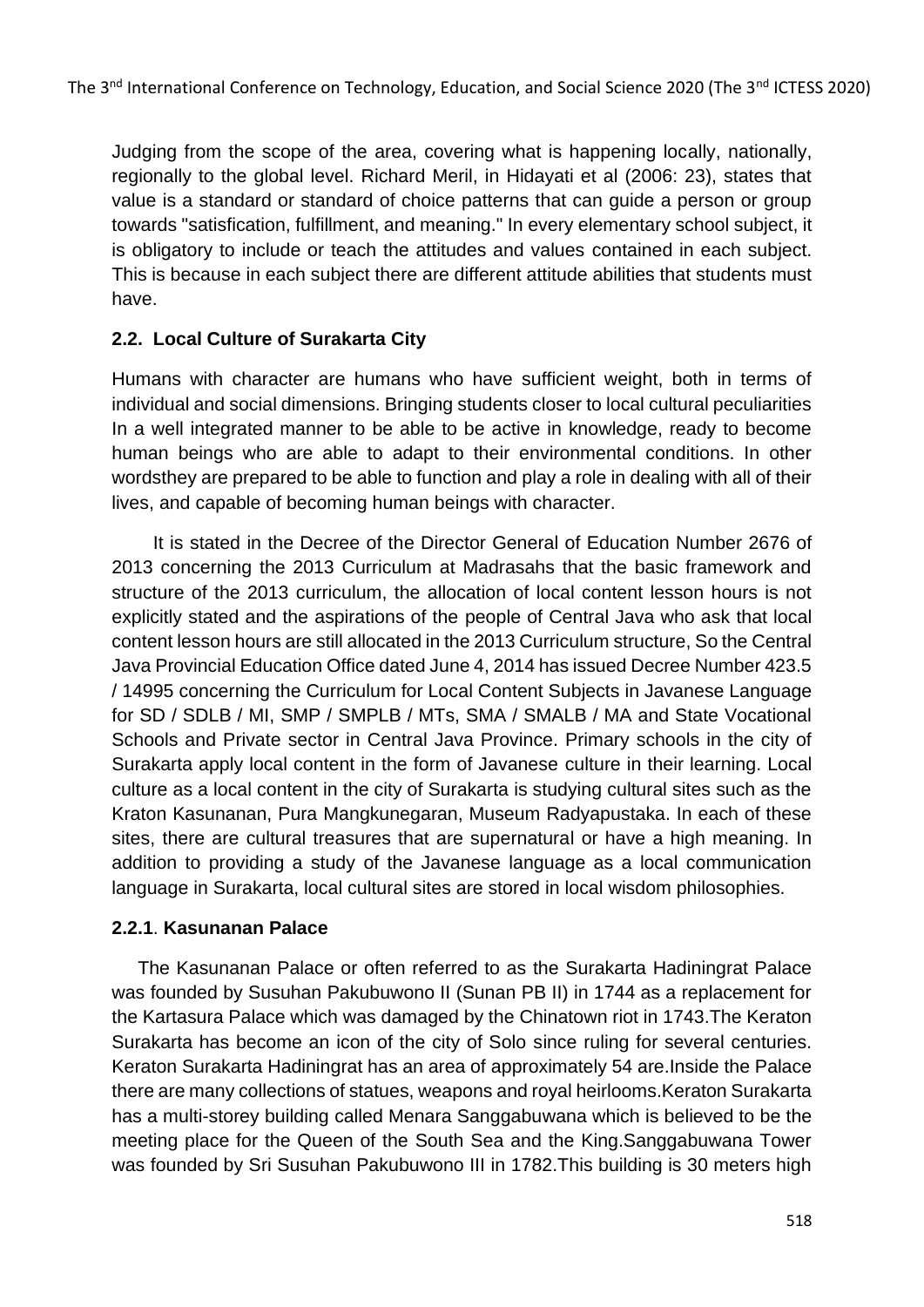and served as a tower and a place to spy on the Dutch during colonial times. When visiting the Surakarta Palace, visitors are not allowed to enter the residence of King Pakubuwono.Some places that can be visited are the large pavilion inside Sasana Sewaka and the museum in the palace area.

## **2.2.2. Mangkunegaran Palace**

Mangkunegaran Palace is the residence of a king named Sri Paduka Mangkunegara who lives in Surakarta which was built in 1757 after the Salatiga Agreement and two years after the implementation of the Giyanti Agreement. The Giyanti Agreement, which was implemented on February 13, 1755, divided the Javanese government into the Sultanate of Yogyakarta and the Kasunanan Surakarta. The agreement states that the Mataram area is divided into two, namely the eastern side of the Opak river given to Sunan Pakubuwana III who is domiciled in Surakarta and the west is handed over to Prince Mangkubumi who was later appointed as Sultan Hamengkubuwono I who is domiciled in Yogyakarta. When viewed from outside the building Mangkunegaran Palace is almost the same as the usual palace building. However, Pura Mangkunegaran looks smaller. Even though the model is smaller, parts of the room such as Pamedan, Pendapa, Pringgitan and Dalem Ageng remain. In terms of architecture, Mangkunegaran Palace has its own uniqueness where there is acculturation between Javanese and European cultures.

### **2.2.3. Radyapustaka Museum**

Radya Pustaka Museum founded by Kanjeng Raden Adipati Sosrodiningrat IV on October 18, 1890 is the oldest museum in Indonesia. Etymologically, "radya" means government, while "library" means letters. This place used to be a storage area for royal letters. As time went by, what was stored in this place were not only letters, but also various important objects related to the kingdom. And the longer it takes, as you have more and more collections, this place has become a museum.

In the courtyard of the museum, there is a statue of Rangga Warsita, a great poet who lived in Surakarta in the 19th century. Entering the building, the first room one finds is a room that stores various types of wayang. Not only various types of puppets from within the country, such as wayang purwa, wayang gadog, wayang madya, wayang klithik, wayang sukat, and wayang beber, various puppets from abroad are also part of the collections displayed in this room. For example, wayang nang from Thailand. The next room, namely the Tosan Aji Room or the precious metal room. In this room, various weapons made of metal, statues, and miniatures of the joglo house, the original house of Central Java, are displayed. Continue to the next room which stores various types of ceramics. However, before entering the third room, between the second and third rooms, one can see an organ or music box. This organ is a gift given by Napoleon Bonaparte to Paku Buwana IV (1788-1820). In the third room, various types of ceramics are stored. The majority of ceramics stored in this room are relics of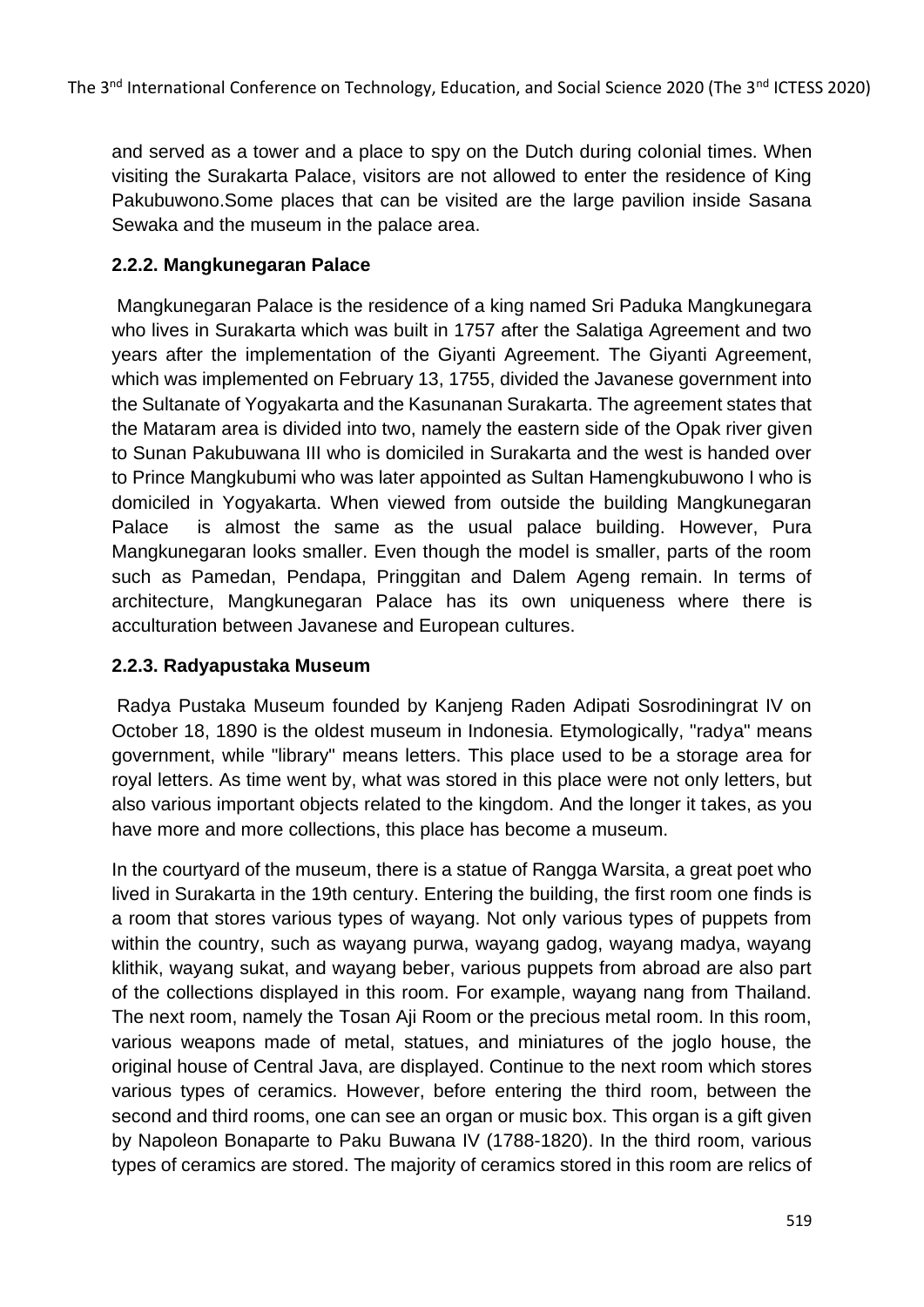the Dutch colonial period. On one wall of this room, various sewon plates are displayed. Sewon dishes are plates specially made to commemorate the 1,000th day of the death of a person, usually a royal. The fourth room is the library. The majority of the books in the library collection here are in Dutch and Javanese, although a small number of the collections are in Indonesian. The books here are neatly arranged and quite well maintained. All collections in this library can only be read in the library room. Before heading to the fifth room, in front of the fourth room, there is a statue of Johannes Albertus Wilkens. He is a linguist who created a Javanese-Dutch dictionary. Unfortunately, his work cannot be found in this museum. The fifth room is a room that holds various collections made of bronze, such as statues and gamelan. Meanwhile, the sixth room is an ethno room. In this largest room, there is a large gamelan belonging to Kanjeng Raden Adipati Sosrodiningrat IV. In addition, there is also a traditional weaving tool and gamelan genderan, which is a set of gamelan strung together into a table and can be played by one person who is a contribution from a member of the royal family. The seventh room is the Rojomolo Room. Rojomolo is a giant figure ruler of the sea. This statue is the work of Pakubuwono V. The Rajamala statue is a decoration of the front of the boat used to pick up the empress Pakubuwono IV. In the back, the last room, there is a model of the tomb of the kings of Imogiri and various statues.

# **3. RESEARCH METHODS**

The research used Ethnographic research methods with qualitative descriptive analysis in terms of historical, sociological, and pedagogical perspectives. The data were obtained through surveys, observations and interviews with principals, teachers, and elementary school students in the city of Surakarta, using proportional sampling techniques.The results showed that the implementation of local cultural wisdom through social science learning (IPS) for Elementary School students in Surakarta was 261 state and private elementary schools (five districts).

### **4. RESULTS AND DISCUSSION**

In this research discussion used three aspects, there were the implementation viewed from History, Sosiology and Pedagogy aspects. The results showed that the implementation of local cultural wisdom through social science learning (IPS) for Elementary School students in Surakarta was 261 state and private elementary schools (five districts).

# **4.1. Implementation of Local Cultural Wisdom through Social Science Learning (IPS) for Elementary School Students in Surakarta City Viewed from History**

 Social Science Education is learning in elementary schools, one of the materials that presents material that comes from historical heritage in the form of heroes, kingdoms, temples, ancient objects and local or regional cultural values. Regional cultural values as local wisdom are important potentials that must be developed in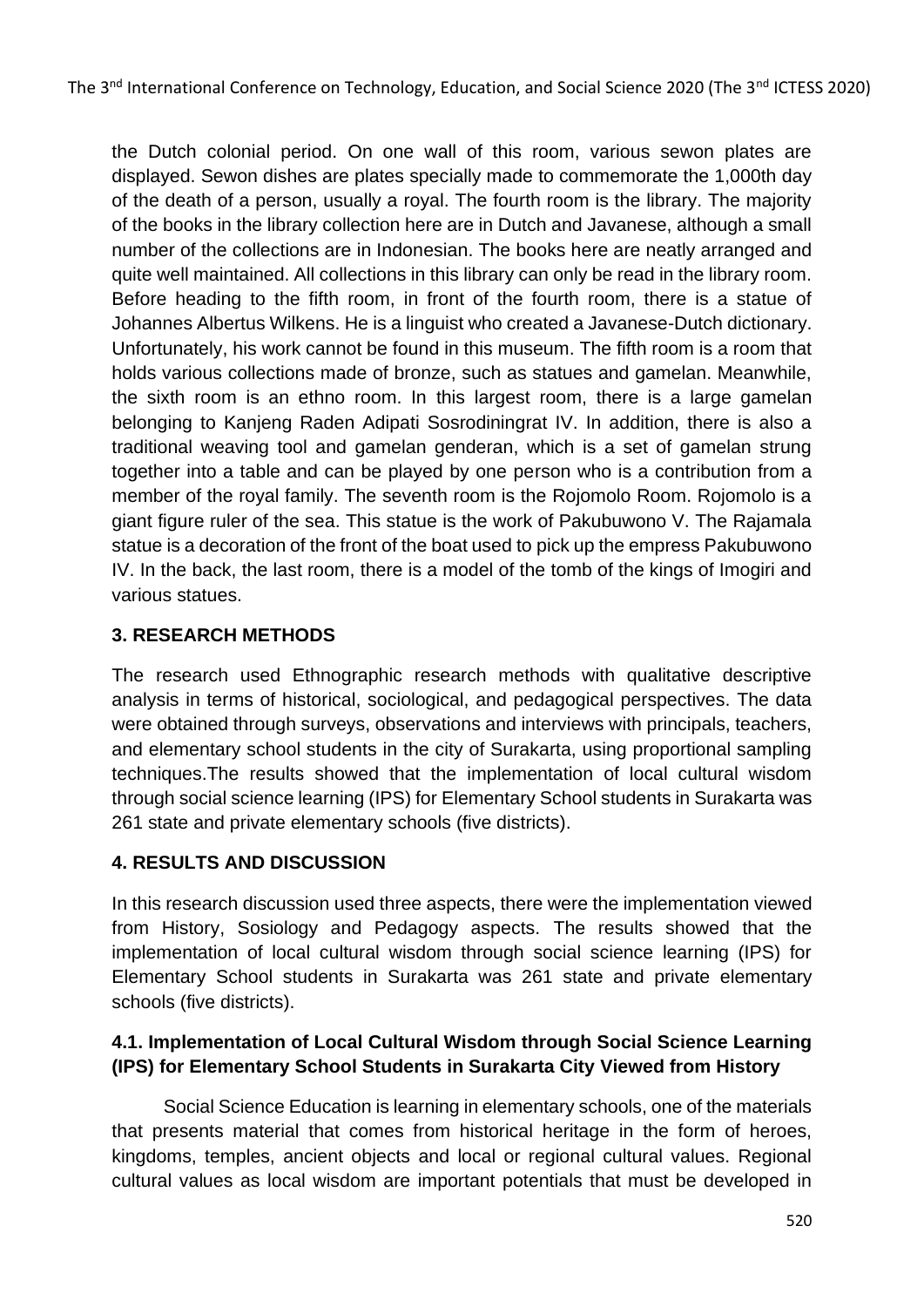learning. The city of Surakarta has historical heritage that is very cultural value, such as the local culture of the Kasunanan Palace, Mangkunegaran Temple, Radyapustaka Museum. The three places are the basis for cultural wealth that has high historical and cultural value and historical value that can support the content of learning Social Sciences in Elementary Schools. Basic School Social Science (IPS) learning originates from the community which includes the growth, development and progress of local life or local wisdom including all aspects of the problem. Social studies learning content will not run out of material to be discussed and questioned, because the material is not only what happened today, but also what has happened in the past, and further in the future in terms of its territorial scope. It includes what's happening locally and locally. In the city of Surakarta, the facts show that the cultural elements of historical heritage that are highly cultural, such as the local culture of Kraton Kasunanan, Pura Mangkunegaran, the Radyapustaka Museum which have cultural insights and local wisdom are organized and integrated in social studies learning in Elementary Schools.

# **4.2. Implementation of Local Cultural Wisdom through Learning Social Sciences (IPS) in Surakarta Elementary School Students Viewed from Sociology**

 Social studies learning in Elementary Schools, according to the level of psychological development, students are invited to enter and at the same time live the social situation. The hope is that students will be well guided to be active in knowledge, ready to become humans who are able to adapt to their environmental conditions. In other words, they are prepared to be able to function and play a role in dealing with all of their lives, and capable of becoming human beings with character. Humans with character are humans who have sufficient weight, both in terms of individual and social dimensions through implementation of students with local cultural peculiarities. The characteristics and life of the people In Surakarta we called *gotong royong gugur gunung* are mutual cooperation culture, courtesy (*unggah ungguh*), and local cultural arts that are included in the local content curriculum will continue to be maintained. Thus, these local cultural values can be used as a source of social studies learning. The cultivation of Javanese cultural characters is also implemented in the material on cultural diversity in Indonesia, especially Javanese culture such as 5 Javanese cultures which are preserved such as Sekaten, Grebeg Sudiro, Grebeg Maulud Nabi and Kirab Pusaka Kasunanan Palace and Mangkunegaran Palace.

### **4.3. Implementation of Local Cultural Wisdom through Social Science Learning (IPS) for Elementary School Students in Surakarta City Viewed From Pedagogy**

 Pedagogical values can support social changes ( Tilaar 2012)The content of social science learning in implementing local cultural wisdom in the city of Surakarta. Social studies learning comes from the history of the city of Surakarta, the characteristics and life of its people, the culture of mutual cooperation, courtesy and respect for others as well as regional cultural arts that are included in the local content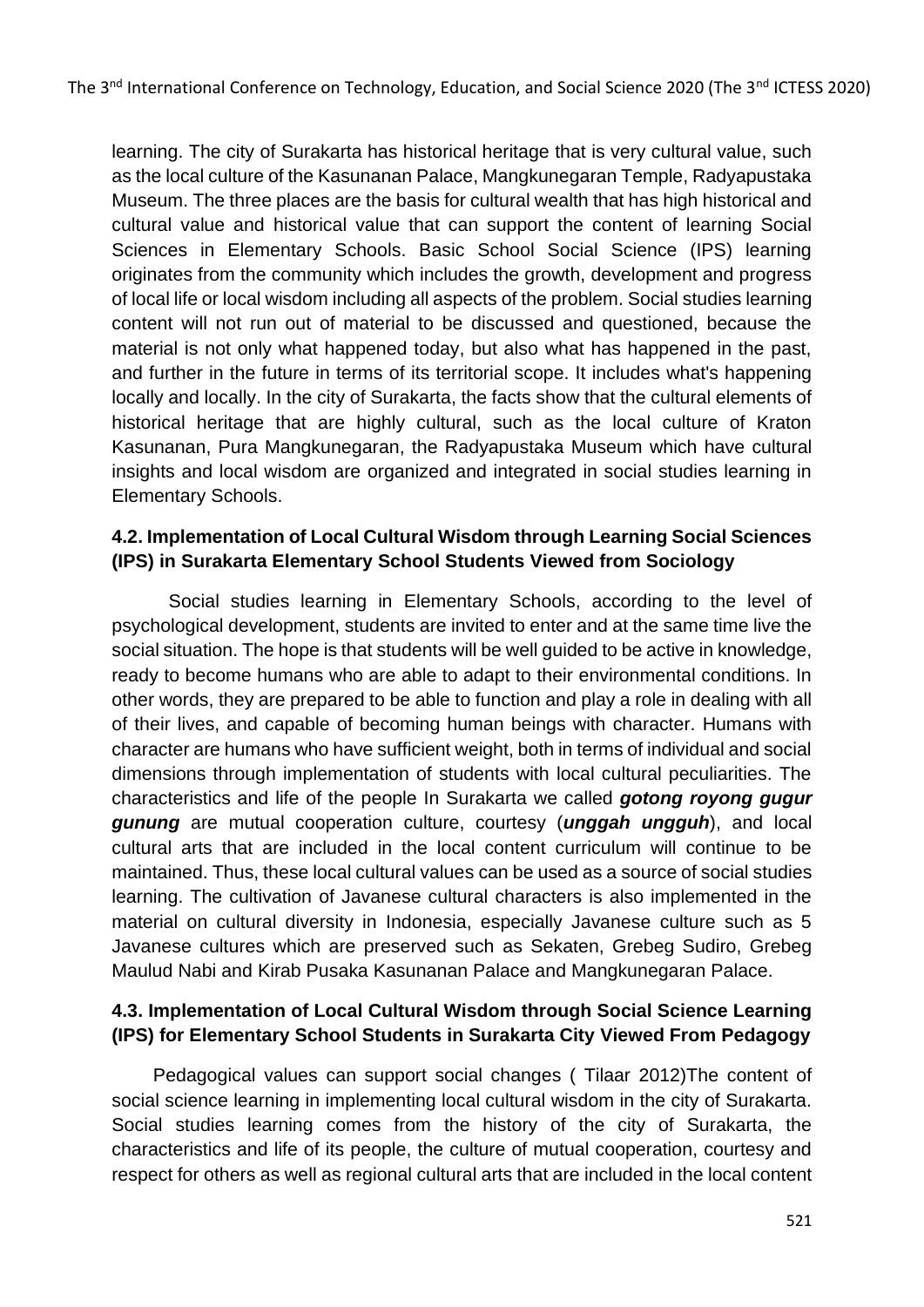curriculum in the form of Javanese song, and Javanese *geguritan pitutur* advice can be applied in social studies learning. Example: Integrating Social Studies Learning in Elementary School Class IV The theme of *"Indahnya Negriku"* through local culture / Javanese culture about courtesy and respect for others.

4.3.1. The Javanese song *Ilir-Ilir* implies that life has been regulated by the Almighty, it cannot be forced to be changed according to human will. Because human life is the Almighty nature.

4.3.2. Javanese pitutur: *"Ojo seneng ngremehke wong liyo"* means don't like to underestimate other people because big is not really strong and small is not really weak.

Efforts to implement students with the uniqueness of local culture in where they live will not work well if the teacher is not even able to convey it. Therefore, it is necessary to have teachers who have an adequate understanding of local cultural values, in addition to the ability to understand the subject matter for which they are responsible. For this reason, teacher colleges need to prepare their graduates to have competence not only intellectual abilities but also an understanding of traditional values that apply in society.

 In addition, the local government as the manager of education in the region has the obligation to provide training to teachers who are in charge and will be in charge of local cultural values and this needs to be done continuously so that the ability of teachers to integrate local cultural values can continue to be felt until they are finally able to transform values. noble traditional values to their students. If it is successful, it is hoped that the negative cultural influences that come from outside can be minimized. The pedagogical implication appears in the existence of society as a source of local-traditional values that can be used to enrich the material already written in books. Values, morals, habits, customs / traditions, and certain cultures that become people's daily lives are things that need to be known and studied by students (Tilaar, 2002: 93).

 As for the characteristics of local wisdom raised by Triani Widyanti (2015), "being able to withstand external cultures, having the ability to accommodate elements of external culture, having the ability to integrate elements of external culture into the original culture, having the ability to control, and being able to gives direction to cultural development. This local wisdom explicitly emerged from a long period of evolving together with the community and the environment in the local system so that it was processed into a local domain.

 The implication of IPS learning in Elementary should not only be formal, but society and cultural-based, and open to various problems that occur in society. Culture in the educational unit environment is a source of learning and an object of study that must be part of the learning activities of students. The curriculum acts as a medium in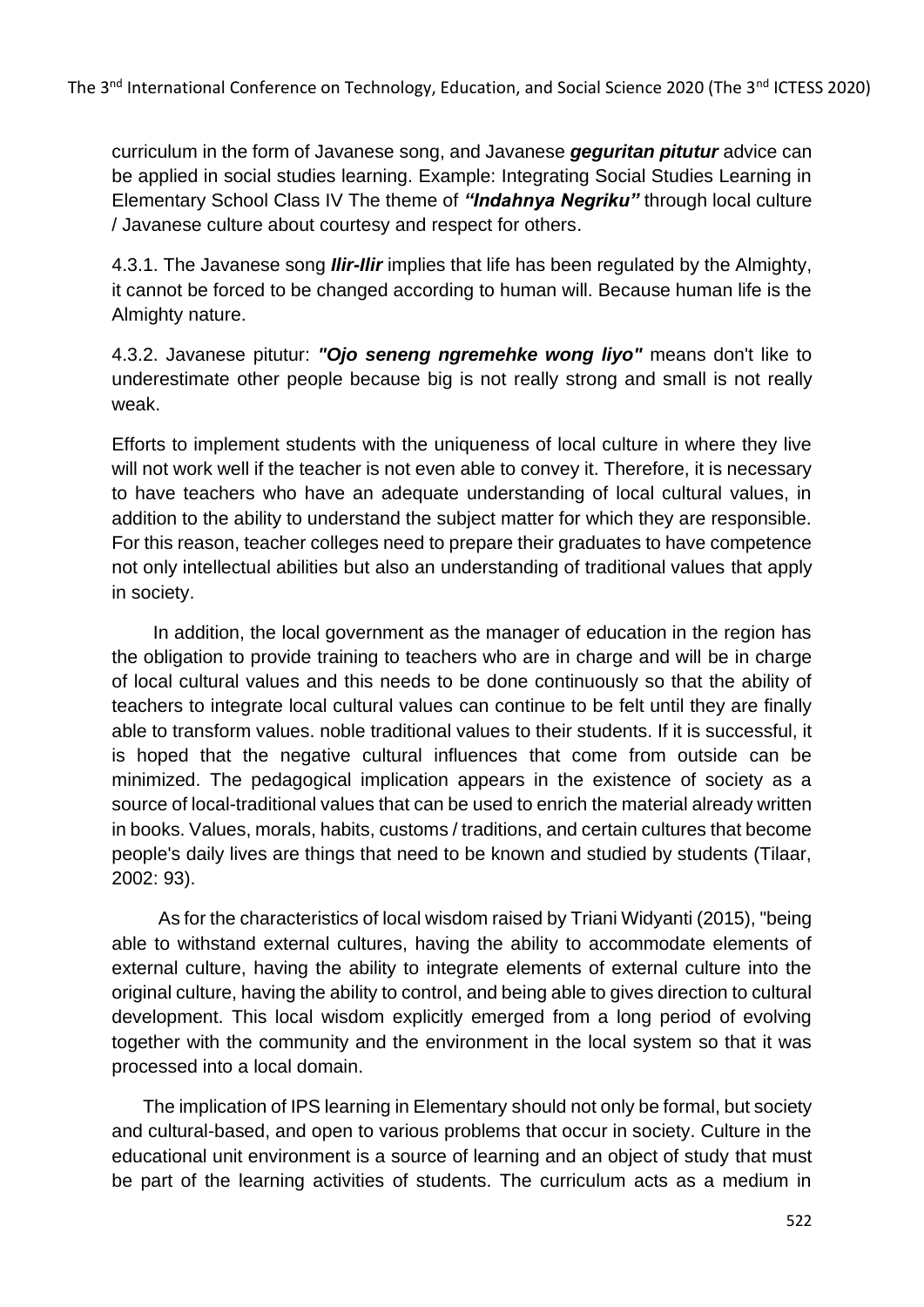developing regional culture and national culture. Students need to be invited to see other cultural values, so that they understand deeply, and finally be able to appreciate them.

# **IV. CONCLUSION**

The results showed that the implementation of Local Cultural Wisdom through learning Social Sciences (IPS) for Elementary School Students in Surakarta City An understanding of the value of local cultural wisdom which has high cultural historical value and historical, sociological and pedagogical values can support the content of Social Science learning. in implementing local cultural wisdom in the city of Surakarta. An understanding of the value of local cultural wisdom that has high cultural historical value and pedagogical value can support the content of social science learning in implementing local cultural wisdom in Surakarta. Social studies learning originates from the history of the city of Surakarta, the characteristics and life of its people, the culture of mutual cooperation, courtesy and respect for others as well as regional cultural arts that are included in the local content curriculum in the form of Javanese songs, and geguritan can be applied in social studies learning. Thus, these local cultural values can be used as a source of social studies learning, with the aim of making social studies learning more meaningful for students in shaping their character.

### **REFERENCE**

Eunuch, Melany. 2008. *Model Pembelajaran IPS,* , (Online), Http: // Wodrpres. Com. (accessed May 2, 2020). (Melany, Model Pembelajaran IPS, 2008)

Dr. Sapriya, M.Ed. 2012, *Pembelajaran IPS Konsep dan Pembelajaran*, Bandung Rosdakarya. (Sapriya, Pembelajaran IPS Konsep dan Pembelajaran, 2012)

Hidayati et al. 2006. . *Pengembangan Pendidikan IPS SD*. UPI Pres. Bandung. (Hidayati, 2006)

Hill B.C., & Ruptic, C.A (1994), Practical Aspects of Authentic Assessment: Putting The Pieces Together, Norwood, MA: Christhoper Gordon Publishers Inc. (Hill & Ruptic, 1994)

Muhammad Rochmadi (2011) *Kajian Bahasa Sastra dan Budaya Jawa Teori dan Pembelajaran,* Surakarta : Pelangi Press. (Rochmadani, 2011)

O'Malley, J.M & Pierce, L.V (1996), Authentic Assessment for English Language Learners: Practical Approaches for Teachers, New York: Addison-Wesley Publishing Company. (O'Malley & Pierce, 2011)

Saucier, W.A. (1951). Theory and practice in the elementary school. New York: Macmillan. (Saucier, 1951)